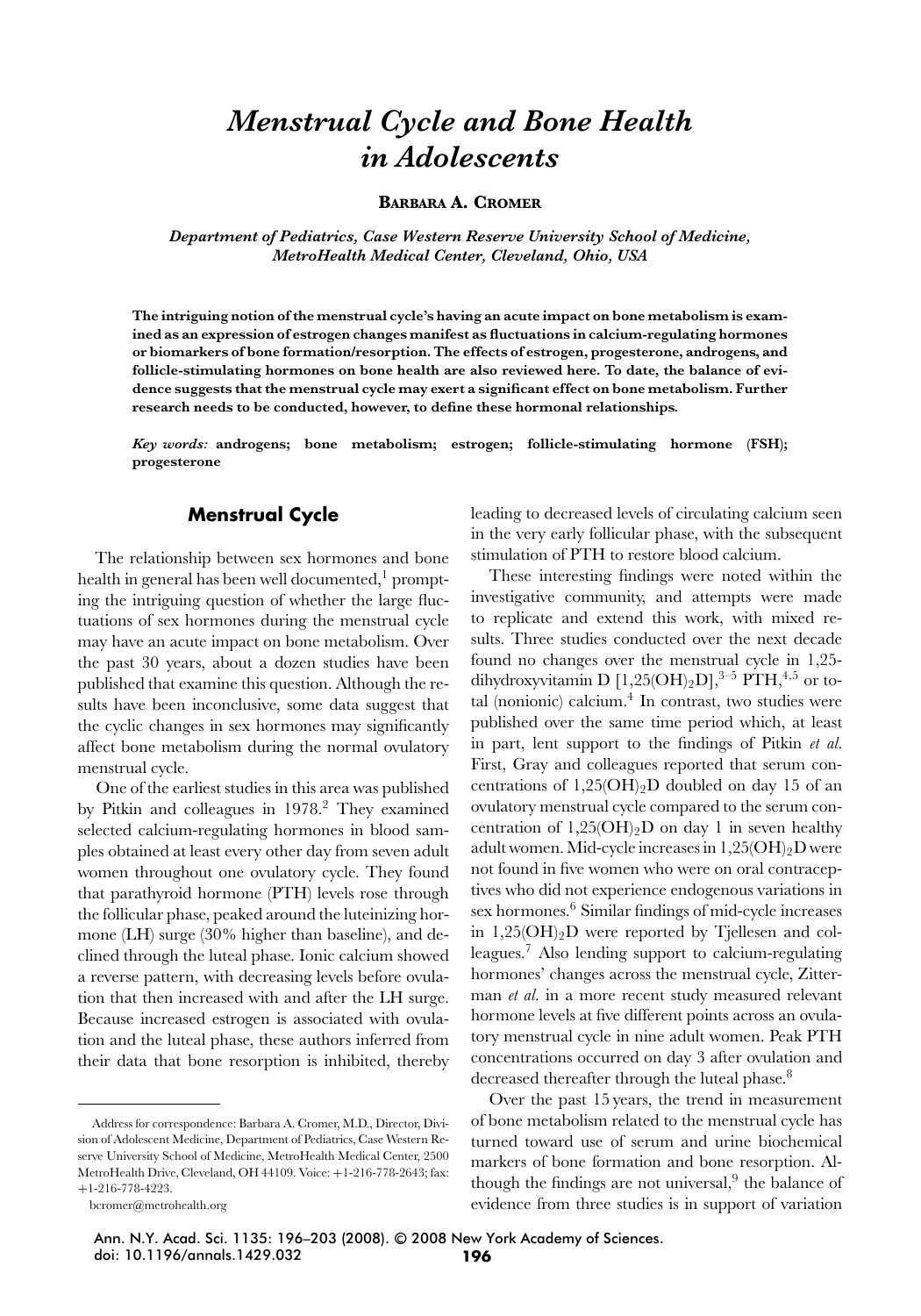

**FIGURE 1.** Depiction of menstrual cycle with parallel changes in bone biomarkers and calcium-regulating hormones. (Adapted from Speroff *et al*.<sup>67</sup>)

in bone metabolism reflecting the changes in sex hormones over the menstrual cycle.<sup>8</sup>*,*10*,*<sup>11</sup> The studies were conducted in three separate international communities, but had similar designs, including the use of healthy women with established ovulatory menstrual cycles; blood and urine samples for selected measures of bone resorption<sup>8,10,11</sup> and formation<sup>8,11</sup> each collected at different points (range 5–12 times) across one menstrual cycle. In all three studies, markers of bone resorption were high in the early follicular phase, when estrogen levels are typically low. The markers of bone resorption were low during and after ovulation into the luteal phase, when estrogen levels are typically high. Similarly, in one study, the marker for bone formation was lower in the follicular phase than in the luteal phase, again reflecting an expected response to changes in circulating concentrations of estrogen.<sup>8</sup> Although these data convey compelling evidence for menstrual cycle–related changes in bone metabolism that would parallel changes in sex hormones, particularly estrogen, other data in these studies are not so convincing. For example, in one of these studies, there was no change in biomarkers of bone formation across the cycle despite demonstrated changes in estrogen.<sup>11</sup> Second, no correlation was found between bone biomarkers and sex hormone levels in two of the three studies.8*,*<sup>10</sup> However, it was noted in the third study that significant correlations were found between estrogen concentrations and biomarkers of bone resorption obtained 6 to 8 days earlier.<sup>11</sup> This finding may reflect the unsurprising delayed effect between change in estrogen exposure and signs of bone response. This finding also may account for the lack of significant relationships between biomarkers and estrogen concentrations in the other two studies.<sup>8</sup>*,*<sup>10</sup>

Chapter 6 Regulation of the Menstrual Cycle

In summary, the intriguing notion of the menstrual cycle's having an acute impact on bone metabolism has been examined as an expression of estrogen changes seen as changes in calcium-regulating hormones or biomarkers of bone formation/resorption. To date the balance of evidence suggests that there may indeed be a significant effect of the menstrual cycle on bone metabolism. However, further research needs to be conducted to define these hormonal relationships.

#### **Estrogen**

Responding to a variety of mechanical, hormonal, and biochemical stimuli, the skeleton is a dynamic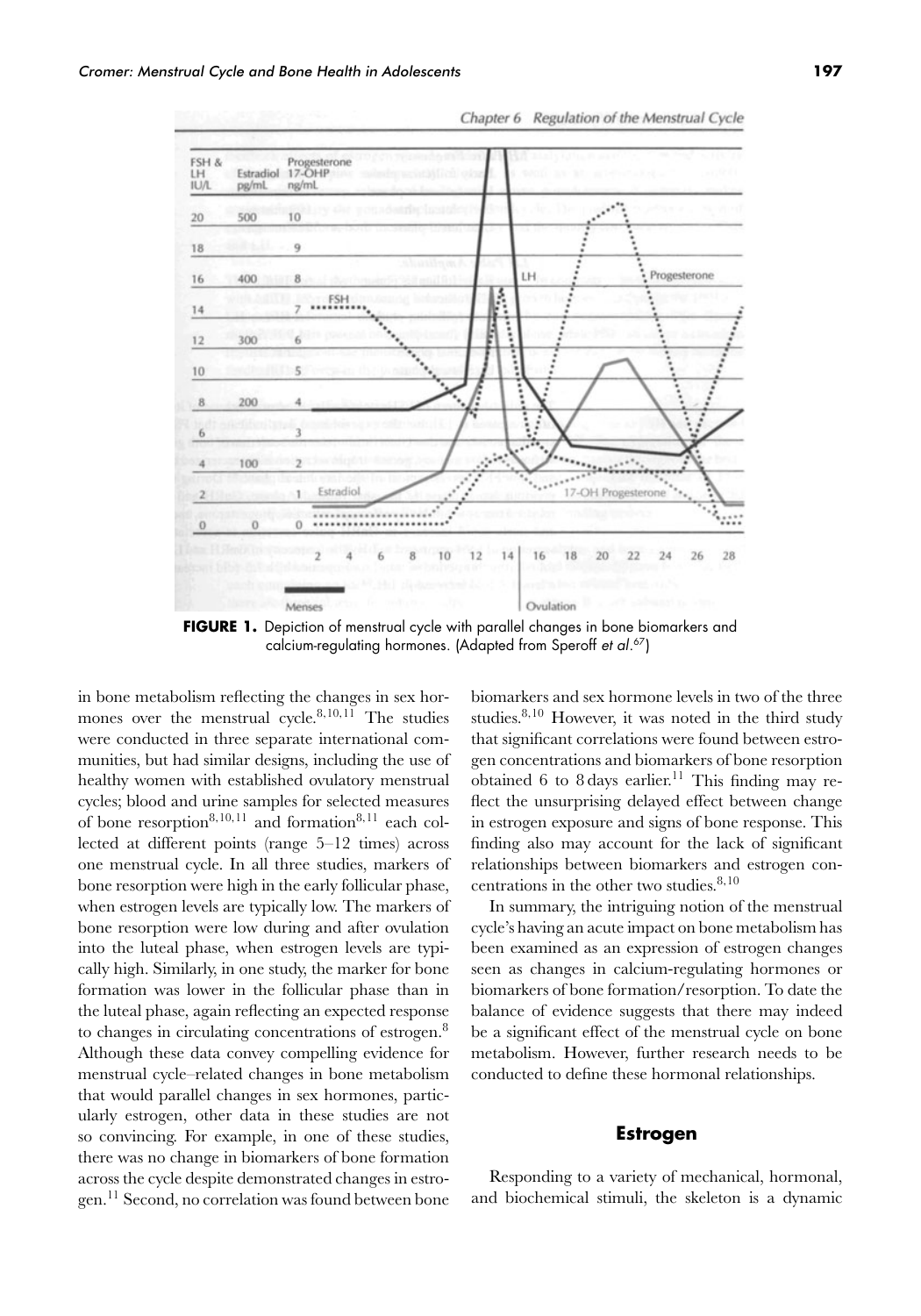system in which modeling and remodeling occur as an ongoing process in more than 10 million "multicellular units" (20% of the trabecular bone surface). By this activity, the skeleton maintains its integrity and plasticity. As a critical hormone in this process, estrogen is central to the growth and development of bone during childhood as well as in maintenance of bone integrity during adulthood. Several comprehensive reviews have been published describing the mechanisms of action of estrogen on bone across the lifetime.<sup>1</sup>*,*12–15

During childhood, increases in bone size and shape occur under a process termed bone modeling, which means that the classic lifelong relationship between bone resorption and formation favors bone formation at this stage of development. Estrogen is intimately involved, along with growth hormone and insulin growth factors, in bone modeling. Linear growth occurs through ossification of the growth plates at the terminal ends of long bones, and radial bone growth occurs by periosteal (outer surface) apposition along with endosteal (inner surface) formation. Puberty is terminated by epiphyseal closure, also driven by estrogen, by which time almost all of peak bone mass has been achieved.<sup>12</sup> The remaining bone mass is accrued by a process called "consolidation," in which bone mass in increased without a change in bone length, but rather by continued periosteal apposition and internal thickening of the trabeculae.<sup>12</sup>

In contrast, after puberty is completed and while a woman is still estrogen-sufficient, bone remodeling predominates, during which the relationship between bone resorption and formation is "coupled", that is, the amount of bone formed and resorbed is about equal and bone mass is maintained. However, in an estrogen-deficient state, of which the menopause is the classic example, the relationship between bone resorption and formation is "uncoupled," and increased bone resorption, outstripping bone formation, results in loss of bone mass. The lack of estrogen is associated with cortical thinning and loss of bone from the endosteal surface, with resultant enlargement of the bone marrow cavity and decreased bone mass.<sup>16</sup>

Estrogen's effect on bone can also be viewed from a biomechanical perspective. During childhood and adolescence, bones continually adapt to mechanical challenges due to increasing bone length and muscular action. It is well recognized that estrogen has a major modulating effect on how bone responds to mechanical stimuli, thereby inducing important structural changes in the bone. According to a model proposed by Frost, the main action of estrogen is to lower the mechanostat setpoint on inner bone surfaces.<sup>17</sup> In other words, under the influence of estrogen, relatively small me-

|  |  | TABLE 1. Selected sex hormones and their gen- |  |  |
|--|--|-----------------------------------------------|--|--|
|  |  | eral relationship with bone biomarkers        |  |  |

|               | Bone action |            |  |  |
|---------------|-------------|------------|--|--|
| Sex hormones  | Formation   | Resorption |  |  |
| Estrogen      |             |            |  |  |
| Progesterone  |             | $\pm$      |  |  |
| Testosterone  |             | $+$        |  |  |
| <b>DHEA-S</b> | ተ ?         | $+$ ?      |  |  |
| <b>FSH</b>    |             |            |  |  |

chanical loads have a large effect on bone; the result is increased bone on the endosteal surface. This model of estrogen action is supported by the observation that estrogen levels in early pubertal girls are negatively associated with marrow cavity size, but positively associated with cortical thickness.<sup>18</sup> In contrast, given an estrogen-deficient state, the bone senses a smaller mechanical load than with the same degree of stimulation in an estrogen-sufficient state; the result is similar to a "disuse" mode, which leads to rapid loss in bone mass as is seen in early menopause.<sup>17</sup>

Despite rapid bone loss seen in estrogen deficiency, there is some compensatory structural adaptation that preserves some of the bone strength as measured by its ability to withstand physical stress. As described above, the loss on the endosteal bone surface caused by estrogen deficiency is associated with stimulation at the outer surface of the bone, termed periosteal expansion. Periosteal expansion helps offset the bone loss on the endosteal surface; therefore, partial mechanical strength is maintained, although in a larger diameter, less dense bone. The contribution of bone mass to bone strength varies as the square of its distance from the neutral axis of the bone (i.e., the center of mass of the cross-section). Therefore, bone strength, expressed as section modulus, can be partially offset with a small increase in outer bone diameter despite substantial losses in bone mass.<sup>19</sup>*,*<sup>20</sup>

In addition to estrogen's effect on biomechanical aspects of bone health, there is a complex interaction between estrogen and systemic hormones, locally produced cytokines, and other mediators,  $14$  either directly at the cellular level or indirectly through effects on calcium-regulating hormones. Since the discovery of estrogen receptor on bone cells 20 years ago,<sup>21,22</sup> investigation has focused on the direct effects of estrogen through its interaction with the osteoblast (boneforming cell) and the osteoclast (bone-resorbing cell). There appear to be two receptors, alpha and beta, whose patterns of expression are overlapping and are incompletely characterized.<sup>15</sup> Scientific evidence to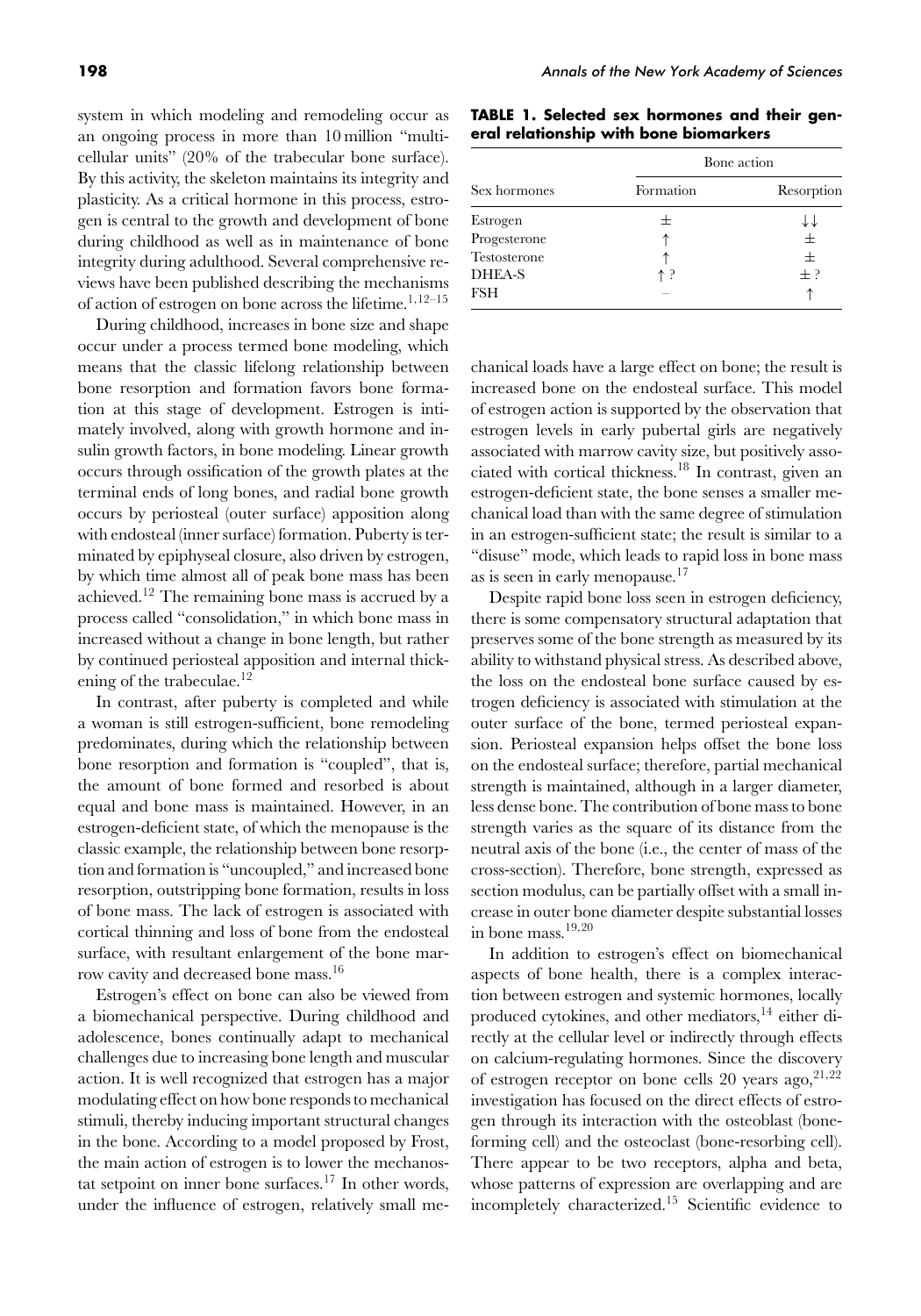date suggests that the primary direct effect by estrogen on bone metabolism is through a combination of genomic and nongenomic action on osteoblasts and osteoclasts that begin with interaction with the estrogen receptor in the osteoblast and ultimately result in production of selected cytokines that affect bone metabolism.<sup>15</sup> Specifically, the initiating step is when estrogen attaches to the receptor in the cytoplasm and the complex undergoes conformational change and diffuses to the nucleus, where it combines with "estrogen receptor elements." This entity joins with the appropriate site on the nuclear DNA and undergoes transcription for the ultimate production of specified proteins. These proteins, such as certain cytokines and other mediators, are released into the local milieu.1*,*12*,*<sup>13</sup> Which of these cytokines are crucial for mediating the action of estrogen has not been resolved; a comprehensive list is provided by Rickard *et al.*<sup>15</sup> There are also "nongenomic" mechanisms by which estrogen can have a direct impact upon a bone cell by attaching to the plasma membrane and initiating a biochemical cascade by which certain cellular action relevant to bone metabolism occurs; however, this action is less well-characterized than the genomic response.<sup>15</sup>

Another major effect of estrogen on bone is indirect, through its impact on calcium-regulating hormones. For example, estrogen stimulates production of 1,25(OH)2D from hydroxyvitamin D, which in turn enhances gastrointestinal absorption of calcium and restricts excretion of calcium from the kidney; with increased total body retention of calcium, production of PTH is suppressed. $^{23}$  Furthermore, estrogen increases the number of vitamin D receptors, which in turn enhances the impact of vitamin D on the bone cell, especially the osteoblast.<sup>24</sup> Within the osteoblast,  $1,25(OH)$ <sup>2</sup> appears to stimulate secretion of osteocalcin by osteoblasts, which is a marker of bone formation.<sup>24</sup>

In summary, estrogen is essential to the growth, maturation, and maintenance of the skeleton in both males and females. It exerts a profound effect that is manifested through changes in bone mass as well as biomechanical forces and through direct effects via interaction with estrogen receptors as well as indirect effects on calcium-regulating hormones. Although our understanding is not perfect, estrogen is the most thoroughly characterized of the sex hormones as they relate to bone metabolism.

## **Progesterone**

When compared to estrogen, the role of progesterone in bone metabolism is less clear.<sup>1</sup>*,*<sup>13</sup> This lack of clarity is in part because less research has been devoted to studying the effect of progesterone on bone and in part due to its intimate relationship with estrogen, For example, animal studies have shown a synergistic positive activity on bone when estrogen and progesterone are added to bone cell culture together.<sup>25</sup>*,*<sup>26</sup> In addition, studies have demonstrated that estrogen upregulates progesterone receptors in rat osteoprogenitor cells in response to progesterone exposure.<sup>27</sup> From the balance of evidence to date, it appears that both estrogen and progesterone contribute to skeletal development in the growing adolescent and to maintenance of bone mass in the adult premenopausal woman.<sup>28</sup>

The main contribution of progesterone in the bone's modeling and remodeling processes is to stimulate bone formation. For example, the administration of progesterone to growing<sup>29</sup> and aged<sup>30</sup> rats that had undergone ovariectomy was associated with enhanced bone formation. In addition, multiple studies have demonstrated similar findings, specifically through enhanced osteoblast proliferation and differentiation, in cell cultures of human-like osteoblasts.31*,*<sup>32</sup> The mechanism for this effect is postulated to be through a specific nuclear progesterone receptor. $33$  In humans, however, the findings related to progesterone and bone mineral density are controversial.<sup>13</sup> In a study that generated a great deal of interest almost 20 years ago, Prior *et al.* found lower bone density of the spine in young women who, despite normal estrogen levels, had a shortened luteal phase of the menstrual cycle.34 The implication was that decreased concentrations of progesterone associated with a shortened luteal phase accounted for the deficit in bone mineral density. However, in later studies, this finding was not confirmed, that is, as long as estrogen levels were maintained throughout the menstrual cycle, no differences were found in spine bone mineral density between women with normal and those with shortened luteal phases.<sup>35</sup>*,*<sup>36</sup> One potential reason for the results reported by Prior *et al.* included a less exacting method of measurement of estrogen than in the later studies. In addition, Prior *et al.*'s study sample was drawn from women runners, who often have inherent sex hormone imbalances, thereby potentially altering the hormone results when compared to nonathletic woman observed in the later studies.

The story is more complicated when it comes to the synthetic derivatives of progesterone, such as progestins. Several progestins have been developed over the past three decades that differ in their molecular lineage. These progestins have wide-ranging biological effects beyond the progestational action that has an impact on several biological systems, including bone.<sup>37</sup> For example, the progestins derived directly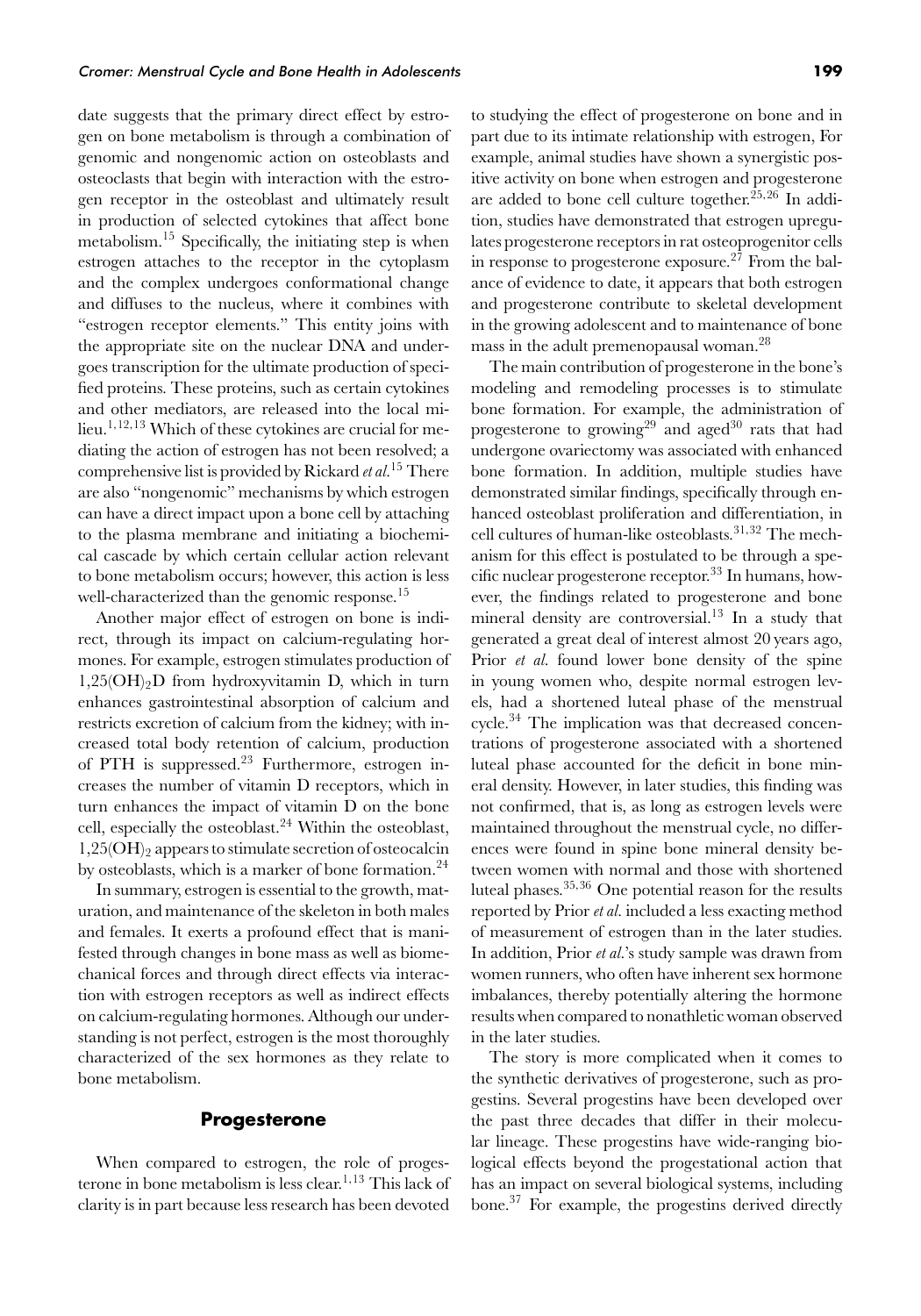from testosterone, such as norethindrone and norethisterone, possess androgenic properties and are aromatized to estrogen. In contrast, progestins derived directly from progesterone, such as medroxyprogesterone acetate, do not have androgenic or estrogenic properties. Moreover, medroxyprogesterone acetate exhibits glucocorticoid properties, a unique quality distinct from that of progesterone and unique among the progestins. Glucocorticoids administered in pharmacologic doses are a well-known cause of osteoporosis.<sup>14</sup> The negative effect is thought to be through impaired osteoblast function during the bone formation phase of the remodeling cycle.<sup>14</sup> Some preliminary data indicate that medroxyprogesterone acetate occupies and interacts with the glucocorticoid receptor, having an ultimate impact on the osteoblast similar to that of the interaction of glucocorticoids.<sup>38</sup>

Given these differing biological qualities, it is unsurprising that available data from clinical studies on the relationship between the various progestins and bone are conflicting.  $39-47$  The general impression among the relevant clinical studies is that progestins derived from testosterone have a more positive impact on bone than does medroxyprogesterone acetate. Moreover, with the high doses of medroxyprogesterone acetate used for contraception, in addition to the negative glucocorticoid effect on bone, the hypothalamuspituitary-ovarian axis is suppressed. This suppression causes estrogen insufficiency with consequent loss in bone mineral density.48–51 However, overall, more research needs to be done to tease apart the differing biological actions on bone of these aforementioned progestins , as well as others that have been more recently developed.

#### **Androgens**

Interesting case reports in the early 1990s of men with no biological effect from estrogen, because of either estrogen receptor defect<sup>52</sup> or aromatase deficiency,<sup>53</sup> revealed poor skeletal maturation, tall stature, and low bone mineral density. These findings underscored the critical role that estrogen plays in bone among men as well as women. However, several lines of evidence indicate that androgens have an important impact on the skeletal health in both sexes that is independent of estrogen.<sup>13</sup>

A major discovery that supports the contention that androgens exert a direct effect on bone is that of androgen receptors first in cell culture,<sup>54</sup> and then in human bone.<sup>55</sup> Specific androgens for which receptors have been identified include testosterone, dihydrotestosterone, and dehydroepiandrosterone  $(DHEA)^T$  These receptors have been found on osteocytes, osteoblasts, and osteoclasts at different sites of the skeleton. Through interaction with the receptors, androgens appear to enhance bone formation by decreasing apoptosis of osteoblasts, thereby increasing their life span.<sup>12,13</sup>

The second line of evidence in support of androgens' having an impact on bone that is distinct from that of estrogen is the different specific areas of the skeleton on which each appears to have its greatest effect. In animal models, androgens promote chondrocyte maturation, metaphyseal ossification, and growth of long bone. $^{13}$ In humans, the most prominent example is that testosterone, in particular, stimulates periosteal expansion. Given lower circulating concentrations of testosterone in the female, this effect is much less prominent and explains why bones are smaller in the female than in the male.<sup>12</sup>

Previous work has shown that women who have increased circulating concentrations of androgens (e.g., polycystic ovary syndrome) have higher bone mineral density than do women with normal endogenous levels of androgens.56*,*<sup>57</sup> Similarly, postmenopausal women treated with both androgens and estrogen have higher bone mineral density than those treated with estrogen alone.<sup>58</sup> The positive effects of androgens in both these clinical circumstances could have been through androgen aromatization to estrogen and the consequent positive effect of estrogen on bone mineral density. However, nonaromatizable androgens appear also to enhance bone formation by increasing osteoblast proliferation and differentiation, again suggesting an independent positive effect of androgens on the skele- $\mathrm{ton.}^{59}$ 

Among the various androgens, testosterone, as a marker of ovarian androgen production, and DHEA (along with the sulfate compound DHEAS), as markers of adrenal androgen production, have received the most research attention as to their relationship to bone health in women. Although studies in human females have shown that both ovarian and adrenal androgens are associated with spine and hip bone mineral density in adult women across the age span, only testosterone appears to maintain an independent relationship with bone mineral density after adjustment for pertinent clinical and hormonal confounding influences.<sup>60</sup>*,*<sup>61</sup> However, more research needs to be conducted to refine our understanding of the individual androgens' contributions to bone metabolism.

In summary, evidence to date indicates that androgens, particularly testosterone, exert a clinically significant, positive impact on bone not only through aromatization to estrogen, but also through a direct effect via androgen receptors that results in increased bone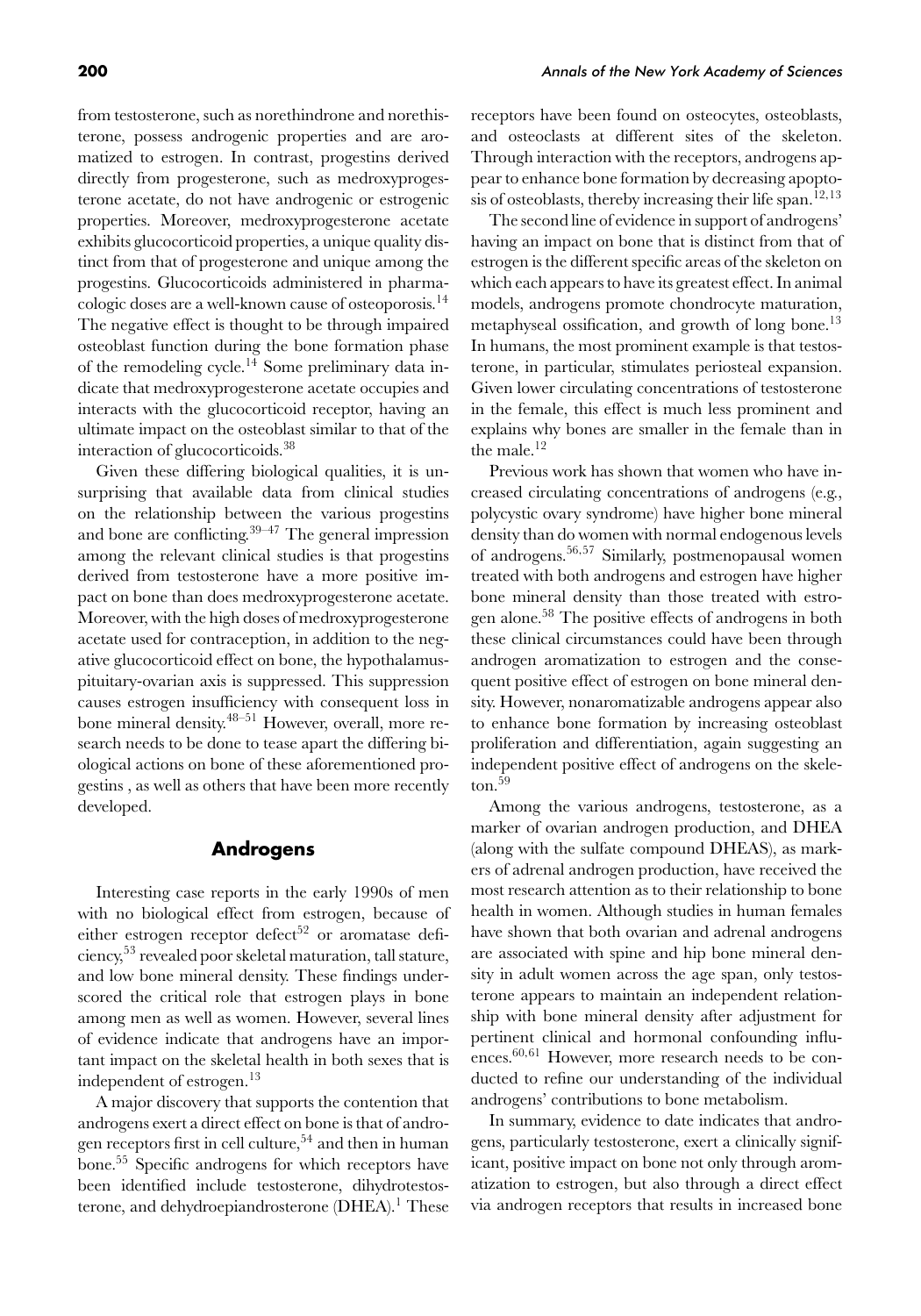formation, manifested especially through periosteal expansion.

## **Follicle-Stimulating Hormone**

An intriguing new candidate that recent research suggests may contribute directly to bone metabolism is the follicle-stimulating hormone (FSH). Elevated serum levels of FSH have traditionally been used as an early indicator of menopause, the classic model of estrogen insufficiency. Thus, in clinical conditions of estrogen insufficiency, high circulating levels of FSH go in tandem with low levels of estrogen. To date, as described above, the major mechanism for bone loss in menopause is attributed to lack of estrogen. However, new evidence suggests that that mechanism may be masking a direct negative impact of high circulating levels of FSH on bone.

The breakthrough study in this area was published by Sun and colleagues, although some previous work in rats, a decade earlier, suggested that an intact pituitary may be needed for the full negative impact on bone that occurs with gonadectomy.62*,*<sup>63</sup> Using mice in whom the ovaries and FSH receptors had been removed, Sun *et al.*, found that "areal and volumetric bone mineral density at both trabecular and cortical sites were indistinguishable from those in controls."<sup>64</sup> In contrast, the mice who had had their ovaries removed, but had intact FSH receptors, experienced a 15% decrease in lumbar spine areal bone mineral density after eight weeks. Furthermore, these investigators located FSH receptors on mice and human osteoclasts and demonstrated increased osteoclastogenesis in response to stimulation with FSH. These effects were felt to be independent of the effects of estrogen.

Two reports of thousands of pre- and perimenopausal women from the study entitled Women's Health Across the Nation (SWAN) also lend support to the contention that FSH may be directly involved with bone metabolism. One study found that, although there was no significant relationship between serum estrogen levels and lumbar spine bone mineral density, serum log-transformed levels of FSH were significantly inversely related to lumbar bone mineral density.<sup>65</sup> Furthermore, bone mineral density values were around 0.5% lower for each higher FSH quartile. However, it should be noted that all hormone levels were obtained during the early follicular phase of the menstrual cycle, which would likely result in much less variation in estrogen levels than in the late follicular or luteal phases, thereby increasing the likelihood of type 2 error.

The second study, conducted by the same team of investigators, also using a study population from SWAN, conducted five annual examinations of bone mineral density and sex hormone predictors. These researchers found that baseline FSH levels, along with the annual FSH levels, significantly predicted bone loss over the period of observation.<sup>66</sup> Although estradiol levels *<*35 pg/mL were significantly associated with lower bone mineral density, annual estrogen measures did not predict bone loss. The authors noted that, during the time of the perimenopause, FSH may simply serve as a "proxy" for ovarian estrogen productivity. The wide variation in estrogen levels typical of this hormonal phase may also predilect to a type 2 error.

In conclusion, if FSH is directly involved in producing bone loss in estrogen-deficient conditions, this insight would not only have an interesting, and perhaps profound, impact on our understanding of hormonal mechanisms in bone metabolism, but also may carry important clinical implications. The data described above offer initial compelling evidence that FSH may be intimately involved in skeletal health. However, a great note of caution should be issued that this particular research is still in its infancy. Further research is required that will elucidate the role of FSH in bone health.

## **Future Directions**

From this review of the literature, it is evident that more research efforts are needed to more accurately define the relationship between fluctuations in sex hormones through a normal, ovulatory menstrual cycle and changes in bone metabolism. Such evidence will advance our understanding of the mechanisms of action of sex hormones on bone in women with ovulatory and in women with anovulatory cycles. In addition, although estrogen's impact on bone metabolism has been studied in great detail, more research attention needs to be directed to the role(s) of progesterone (and the synthetic progestins), androgens, and FSH on bone health.

#### **Conflicts of Interest**

The author declares no conflicts of interest.

## **References**

1. BALASCH, J. 2003. Sex steroids and bone: Current perspectives. Hum. Reprod. Update **9:** 207–222.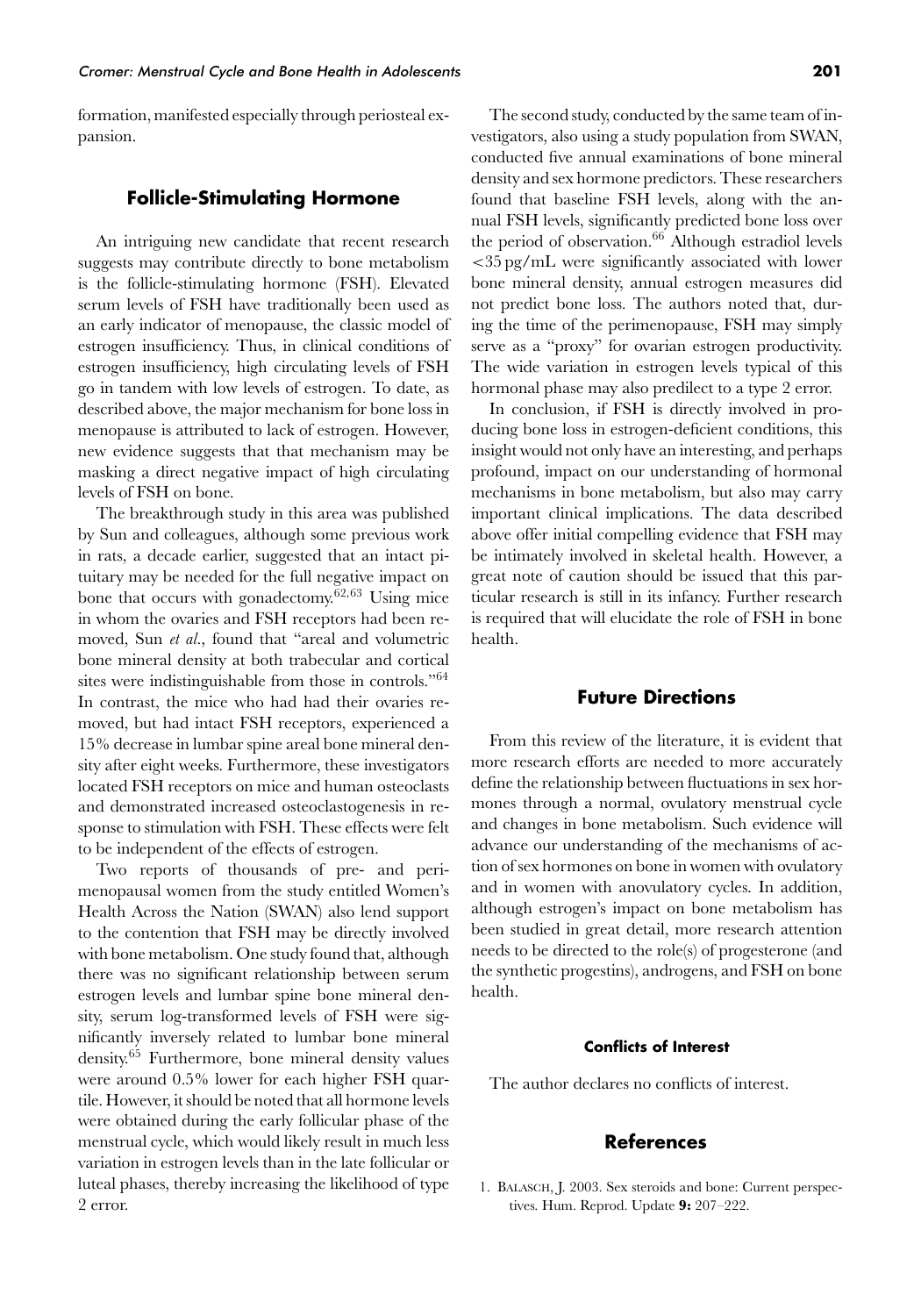- 2. PITKIN, R.M., W.A. REYNOLDS, G.A. WILLIAMS & G.K. HARGIS. 1978. Calcium-regulating hormones during the menstrual cycle. J. Clin. Endocrinol. Metab. **47:** 626– 632.
- 3. BARAN, D.T., M.P. WHYTE, M.R. HAUSSLER, *et al*. 1980. Effect of the menstrual cycle on calcium-regulating hormones in the normal young woman. J. Clin. Endocrinol. Metab. **50:** 377–379.
- 4. MUSE, K.N., S.C. MANOLAGAS, L.J. DEFTOS, *et al*. 1986. Calcium-regulating hormones across the menstrual cycle. J. Clin. Endocrinol. Metab. **62:** 1313–1316.
- 5. KASPERSEN-NIELSEN, H., K. BRIXEN, R. BOUILLON & L. MOSEKILDE. 1990. Changes in biochemical markers of osteoblastic activity during the menstrual cycle. J. Clin. Endrocrinol. Metab. **70:** 1431–1437.
- 6. GRAY, T.K., T. MCADOO, L. HATLEY, *et al*. 1982. Fluctuation of serum concentration of 1,25-dihydroxyvitamin  $D_3$ during the menstrual cycle. Am. J. Obstet. Gynecol. **144:** 880–884.
- 7. TJELLESEN, L., C. CHRISTIANSEN, L. HUMMER & L. NIELS-ERIK. 1983. Unchanged biochemical indices of bone turnover despite fluctuations in 1,25-dihydroxyvitamin D during the menstrual cycle. Acta Endocrinol. **102:** 476– 480.
- 8. ZITTERMANN, A., I. SCHWARZ, K. SCHELD, *et al*. 2000. Physiologic fluctuations of serum estradiol levels influence biochemical markers in bone resorption in young women. J. Clin. Endocrinol. Metab. **85:** 95–101.
- 9. SCHLEMMER, A., C. HASSAGER, J. RISTELI, *et al*. 1993. Possible variation in bone resorption during the normal menstrual cycle. Acta Endocrinol. **129:** 388–392.
- 10. GORAI, I., O. CHAKI, M. NAKAYAMA & H. MINAGUCHI. 1995. Urinary biochemical markers for bone resorption during the menstrual cycle. Calcif. Tissue Int. **57:** 100–104.
- 11. MUI CHIU, K., J. JU, D. MAYES, *et al*. 1999. Changes in bone resorption during the menstrual cycle. J. Bone Miner. Res. **14:** 609–615.
- 12. RIGGS, B.L., S. KHOSLA & L.J. MELTON. 2002. Sex steroids and the construction and conservation of the adult skeleton. Endocr. Rev. **23:** 279–302.
- 13. COMPSTON, J.E.. 2001. Sex steroids and bone. Physiol. Rev. **81:** 419–447.
- 14. MANOLAGAS, S.C., S. KOUSTENI & R.L. JILKA. 2002. Sex steroids and bone. Recent Prog. Horm. Res. **57:** 385– 409.
- 15. RICKARD, D., S.A. HARRIS, R. TURNER, *et al*. 2002. Estrogens and progestins. *In* Principles of Bone Biology, Vol. **1**, 2nd ed. Academic Press. San Diego, CA.
- 16. BECK, T.J., K.L. STONE, T.L. ORESKOVIC, *et al*. 2001. Effects of current and discontinued estrogen replacement therapy in hip structural geometry: the study of osteoporotic fractures. J. Bone Miner. Res. **16:** 2103–2110.
- 17. FROST, H.M. 1999. On the estrogen-bone relationship and postmenopausal bone loss: a new model. J. Bone Miner. Res. **14:** 1473–1477.
- 18. WANG, Q., P.H. NICHOLSON, M. SUURINIEMI, *et al*. 2004. Relationship of sex hormones to bone geometric properties and mineral density in early pubertal girls. J. Clin. Endrocrinol. Metab. **89:** 1698–1703.
- 19. BAGI, C.M., P. AMMANN, R. RIZZOLI & S.C. MILLER. 1997.

Effect of estrogen deficiency on cancellous and cortical bone structure and strength of the femoral neck in rats. Calcif. Tissue Int. **61:** 336–344.

- 20. BECK, T.J., A.C. LOOKER, C.B. RUFF, *et al*. 2000. Structural trends in the aging femoral neck and proximal shaft: analysis of the Third National Health and Nutrition Examination Survey dual-energy x-ray absorptiometry data. J. Bone Miner. Res. **15:** 2297–2304.
- 21. ERIKSEN, E.F., D.S. COLVARD, N.J. BERG, *et al*. 1988. Evidence of estrogen receptors in normal human osteoblastlike cells. Science **241:** 84–86.
- 22. KOMM, B.S., C.M. TERPENING, D.J. BENZ, *et al*. 1988. Estrogen binding, receptor mRNA, and biologic response in osteoblast-like osteosarcoma cells. Science **241:** 81–84.
- 23. MAURAS, N., N.E. VIEIRA & A.L. YERGEY. 1997. Estrogen therapy enhances calcium absorption and retention and diminishes bone turnover in young girls with Turner's syndrome: a calcium kinetic study. Metabolism **46:** 908– 913.
- 24. LIEL, Y., S. KRAUS, J. LEVY & S. SHANY. 1992. Evidence that estrogens modulate activity and increase the number of 1,25-dihydroxyvitamin D receptors in osteoblast-like cells (ROS 17/2.8). Endocrinology **130:** 2597–2601.
- 25. SLOOTWEG, M.C., A.G.H. EDERVEEN, L.P.C. SCHOT, *et al*. 1992. Oestrogen and progestogen synergistically stimulate human and rat osteoblast proliferation. J. Endocrinol. **133:** R5–R8.
- 26. MACNAMARA, P. & H.C. LOUGHREY. 1998. Progesterone receptor A and B isoform expression in human osteoblasts. Calcif. Tissue Int. **63:** 39–46.
- 27. ISHIDA, Y. & J.N.M. HEERSCHE. 1998. Glucocorticoidinduced osteoporosis: both in vivo and in vitro concentrations of glucocorticoids higher than physiological levels attenuate osteoblast differentiation. J. Bone Miner. Res. **13:** 1822–1826.
- 28. SNEAD, D.B., A. WELTMAN, J.Y. WELTIMAN, *et al*. 1992. Reproductive hormones and bone mineral density in women runners. J. Appl. Physiol. **72:** 2149–2156.
- 29. SCHMIDT, I.U., G.K. WAKLEY & R.T. TURNER. 2000. Effects of estrogen and progesterone on tibia histomorphometry in growing rats. Calcif. Tissue Int. **67:** 47–52.
- 30. BARENGOLTS, E.I., H.F. GAJARDO, T.J. ROSOL, *et al*. 1990. Effects of progesterone on postovariectomy bone loss in aged rats. J. Bone Miner Res. **5:** 1143–1147.
- 31. SCHEVEN, B.A.A, C.A. DAMEN, N.J. HAMILTON, *et al*. 1992. Stimulatory effects of estrogen and progesterone on proliferation and differentiation of normal human osteoblastlike cells in vitro. Biochem. Biophys. Res. Comm. **186:** 54–60.
- 32. TREMOLLIERES, F.A., D.D. STRONG, D.J. BAYLINK & S. MOHAN. 1992. Progesterone and promegestone stimulate human bone cell proliferation and insulin-like growth factor-2 production. Acta Endocrinol. **126:** 329–337.
- 33. PENSLER, J.M., J.A. RADOSEVICH, R. HIGBEE & C.B. LANGMAN. 1990. Osteoclasts isolated from membranous bone in children exhibit nuclear estrogen and progesterone receptors. J. Bone Miner. Res. **5:** 797–802.
- 34. PRIOR, J.C., Y.M. VIGNA, M.T. SCHECTHER & A.E. BURGESS. 1990. Spinal bone loss and ovulatory disturbances. N. Engl. J. Med. **323:** 1221–1227.